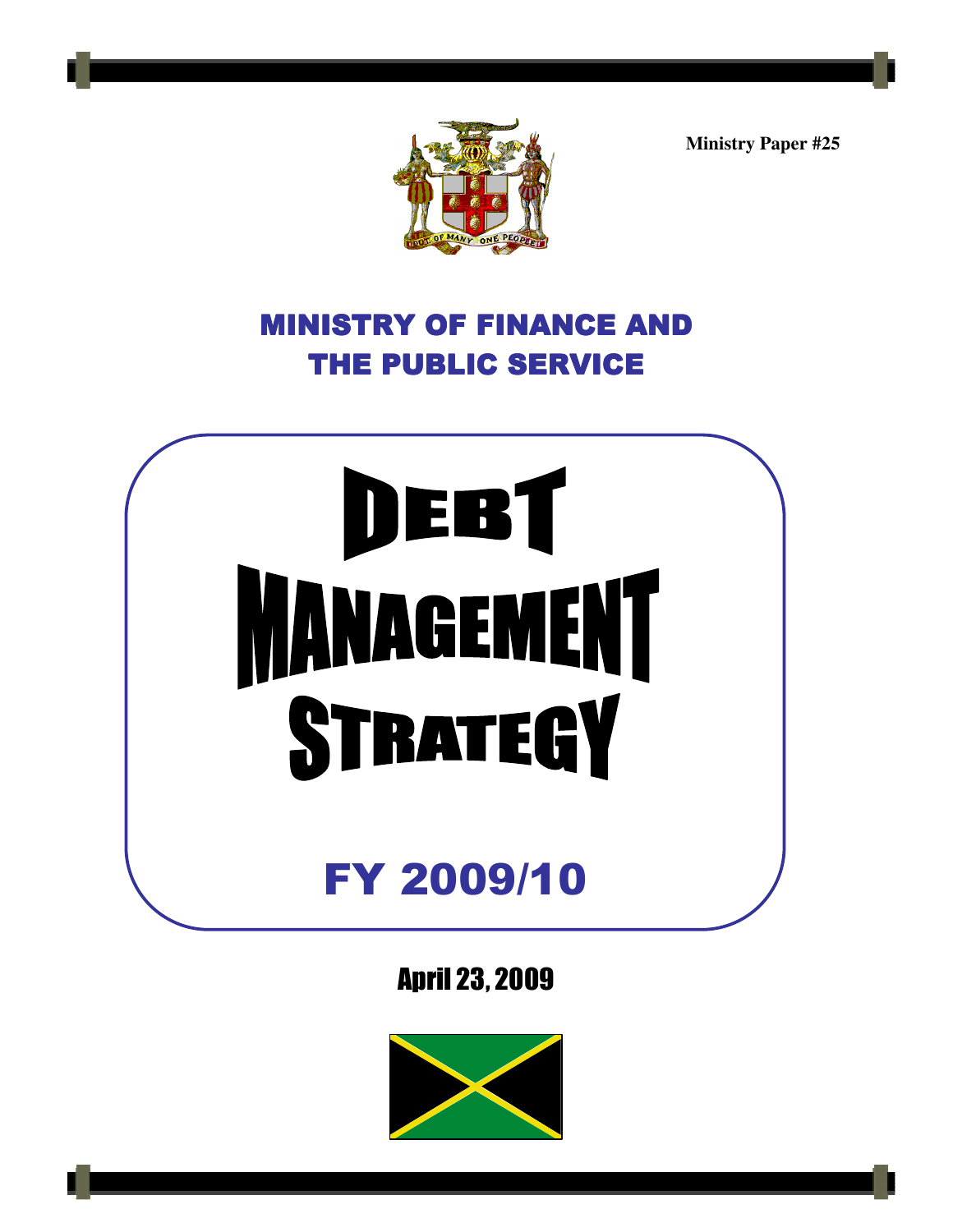### **MINISTRY PAPER NO. 25 DEBT MANAGEMENT STRATEGY 2009/2010**

### **INTRODUCTION**

1. The *Debt Management Strategy* of the Government of Jamaica is an annual publication of the Ministry of Finance and the Public Service that provides information on the Government's debt management objectives, policies, plans and strategies for the fiscal year and the mediumterm.

2. It provides a review of the developments and achievements during the previous year taking into account the composition of the debt portfolio, the fiscal operations, and, developments in the macro-economy and in the domestic and international capital markets. The *Debt Management Strategy* is complemented by a chapter in the annual Budget Memorandum, outlining details on Jamaica's public debt and debt developments during the preceding year. The Budget Memorandum is also published by the Ministry of Finance and the Public Service.

- 3. Over the past 11 years the Government has sought to:
	- Maintain a prudent debt structure by:
	- having an appropriate mix of fixed-rate and floating-rate debt to further diversify and minimise interest-rate risk;
	- extending and smoothing the maturity profile of the debt to better manage refinancing risk; and
	- minimising foreign currency risk
	- Further diversify the debt portfolio;
	- Use market mechanisms for domestic debt issuances;
	- Increase the transparency and predictability of primary market debt issuance; and
	- Promote and build a liquid and efficient market for government securities.

4. The debt management strategies pursued over the years have shown progress in the following areas:

- the lengthening of the maturity profile of both the external and domestic components of the debt;
- $\blacksquare$  the use of the bid auction mechanism to issue securities;
- $\blacksquare$  the broadening of market consultations with key players;
- $\blacksquare$  the reduction of roll-over risk;
- $\blacksquare$  the reduction of pricing risk;
- debt servicing cost minimisation;
- the increasing of investor confidence; and
- $\bullet$  the minimising of foreign currency risk in the domestic debt portfolio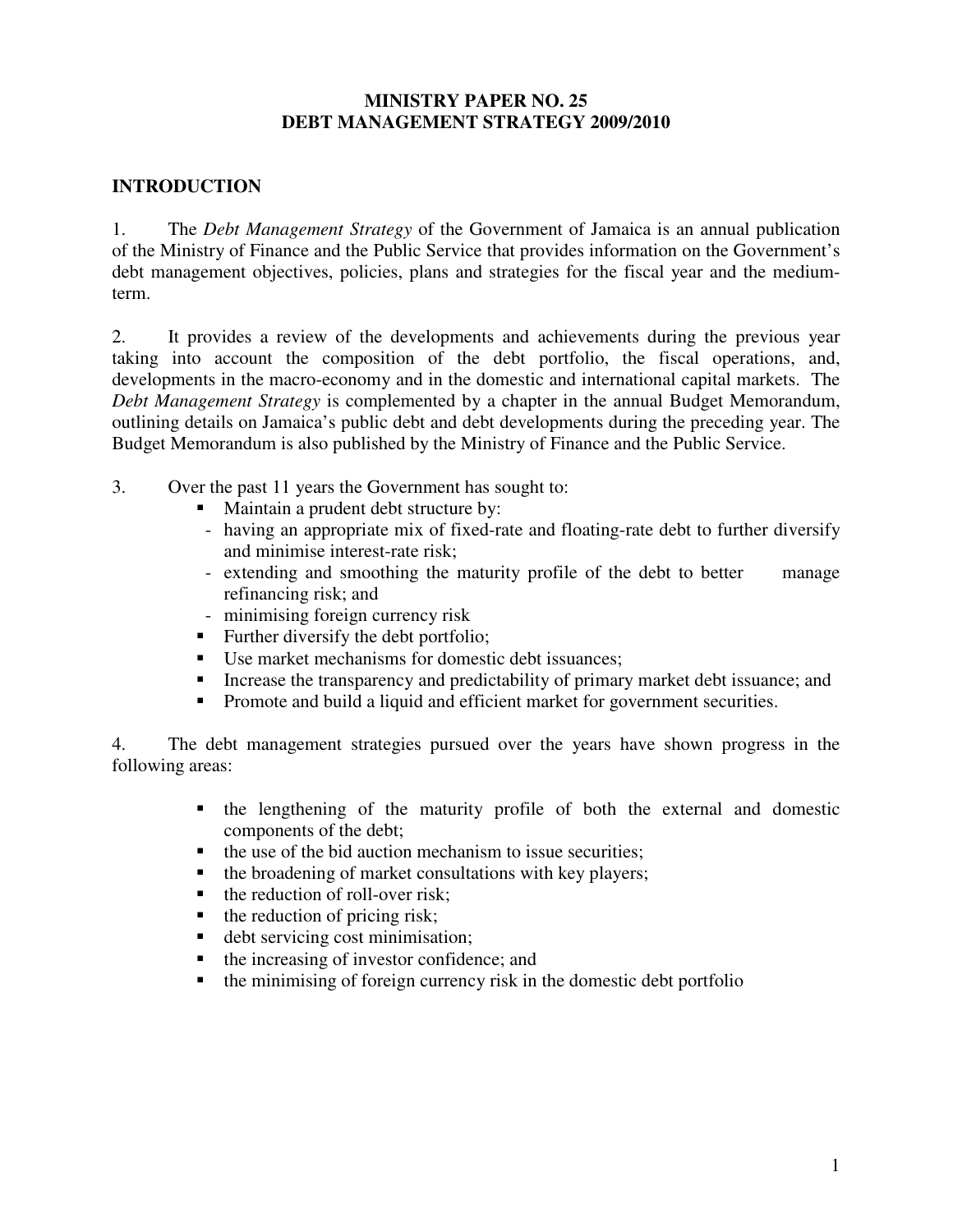5. The Strategy is designed to attain and maintain public debt sustainability, and, ensure that the overall borrowing requirements are not only met at minimum cost but are also achieved with a prudent degree of risk. In FY 2009/10 the *Debt Management Strategy* will continue to ensure that debt management policies and the operational framework are consistent with international best practices.

### **OVERVIEW OF FY 2008/09**

6. The Government closed FY 2008/09 with limited achievements in the execution of its *Debt Management Strategy*. Both the external and domestic environments were largely unfavourable for the issuance of low cost debt during the period. Notwithstanding, there was some measure of success in attaining the stated objectives of the management of the external debt portfolio. These achievements were however largely constrained by the impact of the global economic crisis, which resulted in investors' preference for high grade credits. Conversely, the Government managed to secure the required financing to fund the Budget in the domestic market, although it was characterized by foreign exchange volatility and increasing interest rates.

7. At the end of March 2009, total public debt stood at \$1,200.3 billion. This represented a nominal increase of 20.0% over the \$1,000.7 billion recorded at the end of March 2008. During the fiscal year the Government through the Statistical Institute of Jamaica (STATIN) revised the System of National Accounts and the Gross Domestic Product (GDP) was rebased. This meant that as a percentage of GDP, total public debt at the end of March 2008 was revised to 108.2% from 126.1%. At the end of March 2009 this ratio remained relatively flat moving to 108.9%.

8. The stock of Central Government and Government Guaranteed external debt stood at \$548,668.5 million at the end of March 2009. This represented an increase of 25.1% compared with the stock of \$438,568.1 million at the end of March 2008, reflecting the movement in foreign currency versus the Jamaica dollar. In US\$ terms, the external debt remained relatively flat at US\$6,177.6 million at the end of March 2009 compared to US\$6,169.3 million at the end of March 2008. The marginal increase mainly reflected borrowings by the Central Government for social programmes. As a percentage of GDP, the external debt reflected a marginal increase to 49.8% at the end of March 2009 from 47.4% at the end of March 2008.

9. External loan inflows for the period comprised US\$386.3 million in policy based/development policy and project loans from multilateral sources, US\$19.2 million from bilateral creditors, US\$350.0 million from the international capital markets, and US\$35.5 million from other private creditors.

10. The stock of domestic debt at the end of March 2009 stood at \$651,657.4 million. The debt stock increased by \$89,549.3 million or 15.9%, over that at the end of March 2008. The main factors contributing to the increase were a higher-than-programmed budget deficit that resulted from a combination of shortfall in revenues and grants and higher expenditure, the assumption of loans of the Sugar Company of Jamaica and the adverse movement of the foreign exchange rate vis-à-vis the Jamaica dollar.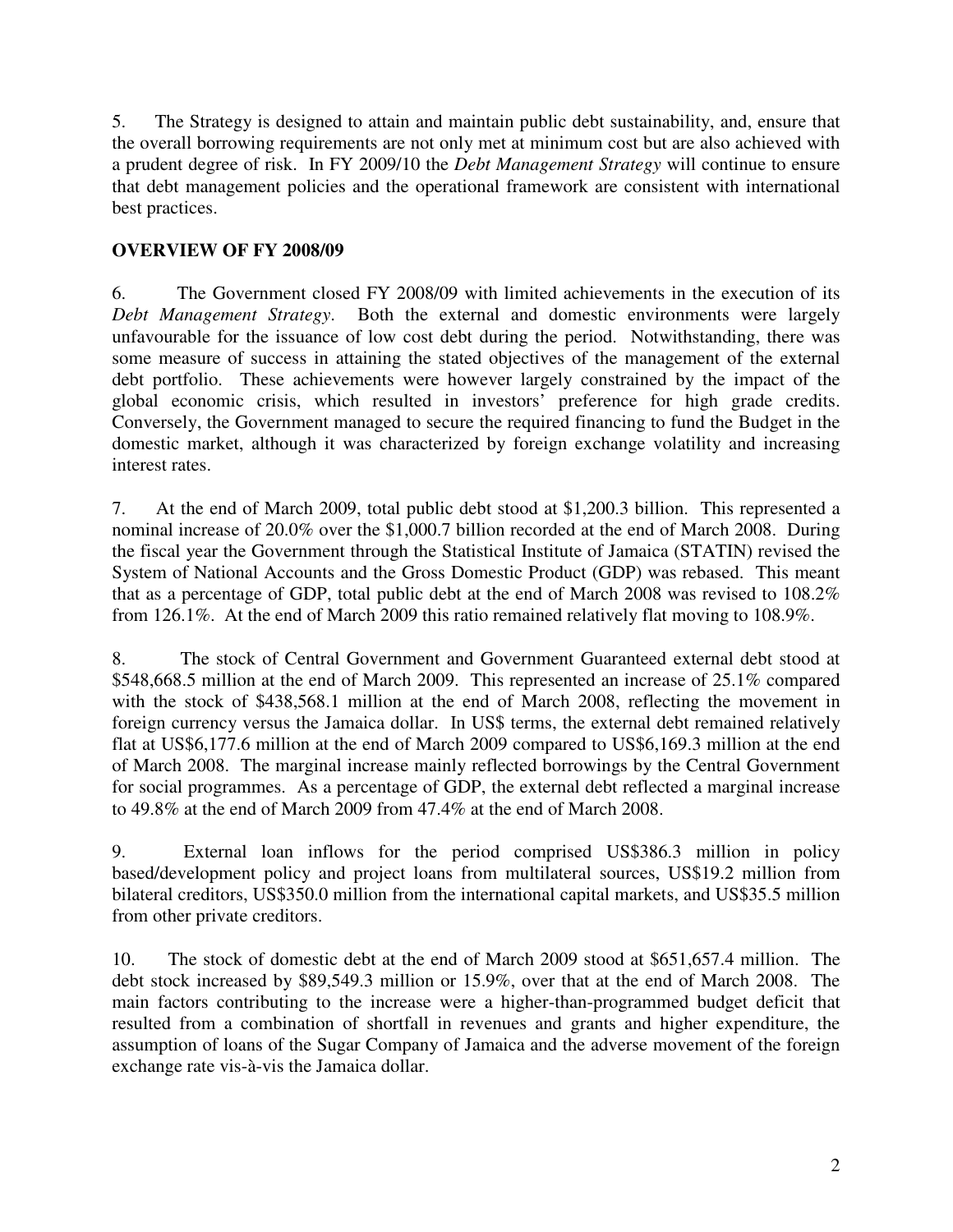11. A total of 45 debt securities were issued in the domestic market, of which 22 or 59.0% were on a variable rate basis and the remaining 41.0% on a fixed rate basis. There were one US\$ denominated and three US\$-linked securities representing 9.3% of new issues. The weighted average maturity of the domestic debt at the end of FY 2008/09 was 5.2 years, relative to 5.5 years for FY 2007/08.

12. The prevailing global financial crisis and the attendant impact on the domestic economic environment during FY 2008/09 presented challenges to the successful implementation of the debt management strategy. These challenges were manifested through:

- i. inflationary pressures due to the increase in world oil and commodity prices in the earlier half of the year which contributed to increasing interest rates;
- ii. the requirements for additional financing to satisfy a higher than programmed fiscal deficit;
- iii. the resulting market preference for variable rate securities at the shorter end of the curve; and
- iv. the collapse of some major financial institutions in the United States and the turmoil in the global economy resulting in the reduction of investors' appetite for "B" rated emerging market credits .
- 13. Notwithstanding the challenges, the Government succeeded in:
	- i. the issuance in June 2008 in the international capital markets of a US\$350 million 8% Bond due 2019;
	- ii. raising concessionary multilateral financing that assisted in covering the shortfall that arose from the fallout from the international capital markets;
	- iii. meeting its budgetary requirements; and
	- iv. issuing debt securities with fifteen to thirty years tenure that not only satisfied the segment of the market requiring long-term instruments but also served to lengthen the average maturity profile.

14. During the fiscal year, Jamaica's credit ratings were reviewed by the international rating agencies Standard and Poor's (S&P) Moody's Investors Service (Moody's), and Fitch Ratings (Fitch).

15. In May 2008 S&P reaffirmed Jamaica's long-term foreign currency rating of "B" and maintained its "Stable" outlook. However, in October the rating agency revised the rating outlook from "Stable" to "Negative". Further rating action was taken in March 2009 with a lowering of Jamaica's long-term foreign currency rating from "B" to "B-" and the short-term ratings from "B" to "C". The "Negative" outlook was unchanged.

16. In November 2008 Moody's reviewed Jamaica's assigned "B1" foreign-currency rating and placed the credit on a 3-month downgrade watch. Moody's exercised the downgrade option in March 2009 by revising both the foreign currency and local currency ratings for Jamaica's bonds to "B2" from "B1" and "Ba2", respectively. The outlook remained Stable.

17. Fitch also reviewed Jamaica's ratings in November 2008.Jamaica's long-term foreign and local currency Issuer Default Ratings (IDR) was lowered to "B" from "B+" with a "Negative" outlook. The country ceiling was lowered to "B+" from "BB-". The agency assigned a short-term foreign currency IDR of "B".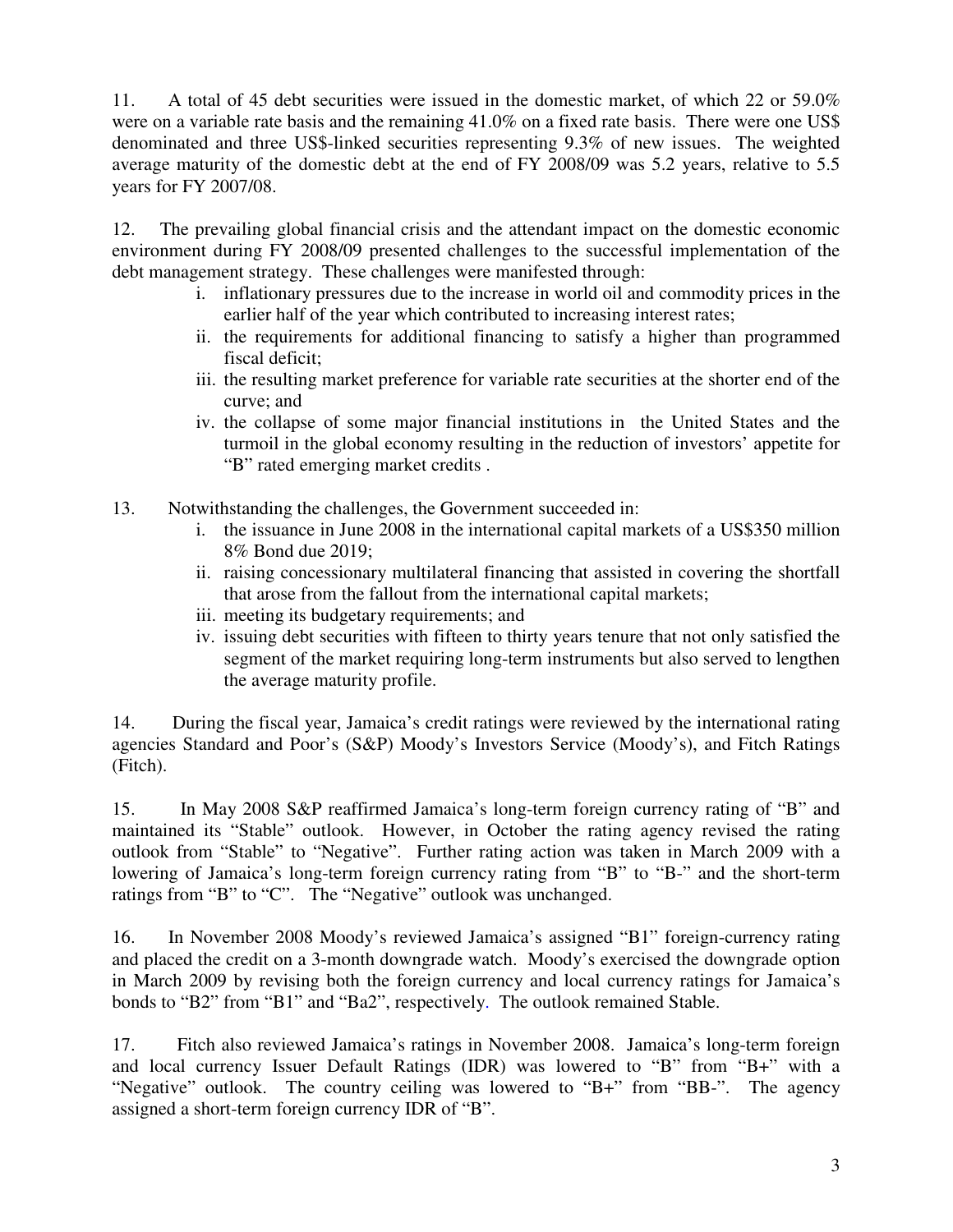### **PERFORMANCE REVIEW FY 2008/09**

- 18. During FY 2008/09 the *Debt Management Strategy* sought to:
	- Address aspects of liability management;
	- Increase the fixed-rate proportion of the domestic debt portfolio;
	- Extend and smooth the maturity profile of the debt to better manage refinancing risk;
	- Minimise foreign currency exposure of the domestic debt portfolio;
	- Maintain the use of the auction mechanism for issuance of domestic securities;
	- Increase the transparency and predictability of debt issuance and operations;
	- Foster a more interactive relationship with the local and international markets;
	- Engage the multilateral institutions to seek more cost effective borrowing; and
	- Issue debt in external markets equivalent to the level of external amortization.

### *Liability Management*

19. During FY 2008/09 the Government explored the options of liability management of the domestic debt portfolio to address and better manage interest cost and roll-over risks. However, the options that were considered were not feasible in the context of increasing interest rates, the fiscal challenges and investors' demand for shorter dated securities.

### *Increase the Fixed-Rate Proportion of the Domestic Debt Portfolio*

20. The Government was successful in achieving its target of increasing the fixed rate component of the domestic debt portfolio to 40.0%, despite the continued demand by investors for variable rate instruments at the short end of the yield curve. Of the new domestic debt issued in FY 2008/09, 54.5% was contracted on a fixed-rate basis and 45.5% on a variable-rate basis. This compared with a 34.1% fixed-rate and 65.9% variable-rate mix of the new debt issued in FY 2007/08.

21. At the end of FY 2008/09, the fixed-rate component of the domestic debt portfolio stood at 40.8% up from the 37.6% recorded at the end of FY 2007/08. The share of fixed-rate debt in the external debt portfolio declined in FY 2008/09 to 76.9% from 81.2% in FY 2007/08. This was mainly attributable to the fixed rate Euro 200 million bond that matured in February 2009 and its replacement with variable rate loans.

### *Extend and Smooth the Maturity Profile of the Debt to Better Manage Refinancing Risk*

22. During FY 2008/09, consistent with the debt strategy objective of reducing refinancing risk over the medium-term, the Government was successful in maintaining the long term characteristic of the maturity structure of the external debt largely due to loans contracted with the multilateral agencies. However, there was limited success in extending the maturity profile of the domestic debt as investors' preference for short-term maturities continued from FY 2007/08 through to FY 2008/09.

23. Despite market demand for shorter dated debt, the Government was successful in meeting its target of 3-4% of new issues with maturities of 20 years and over.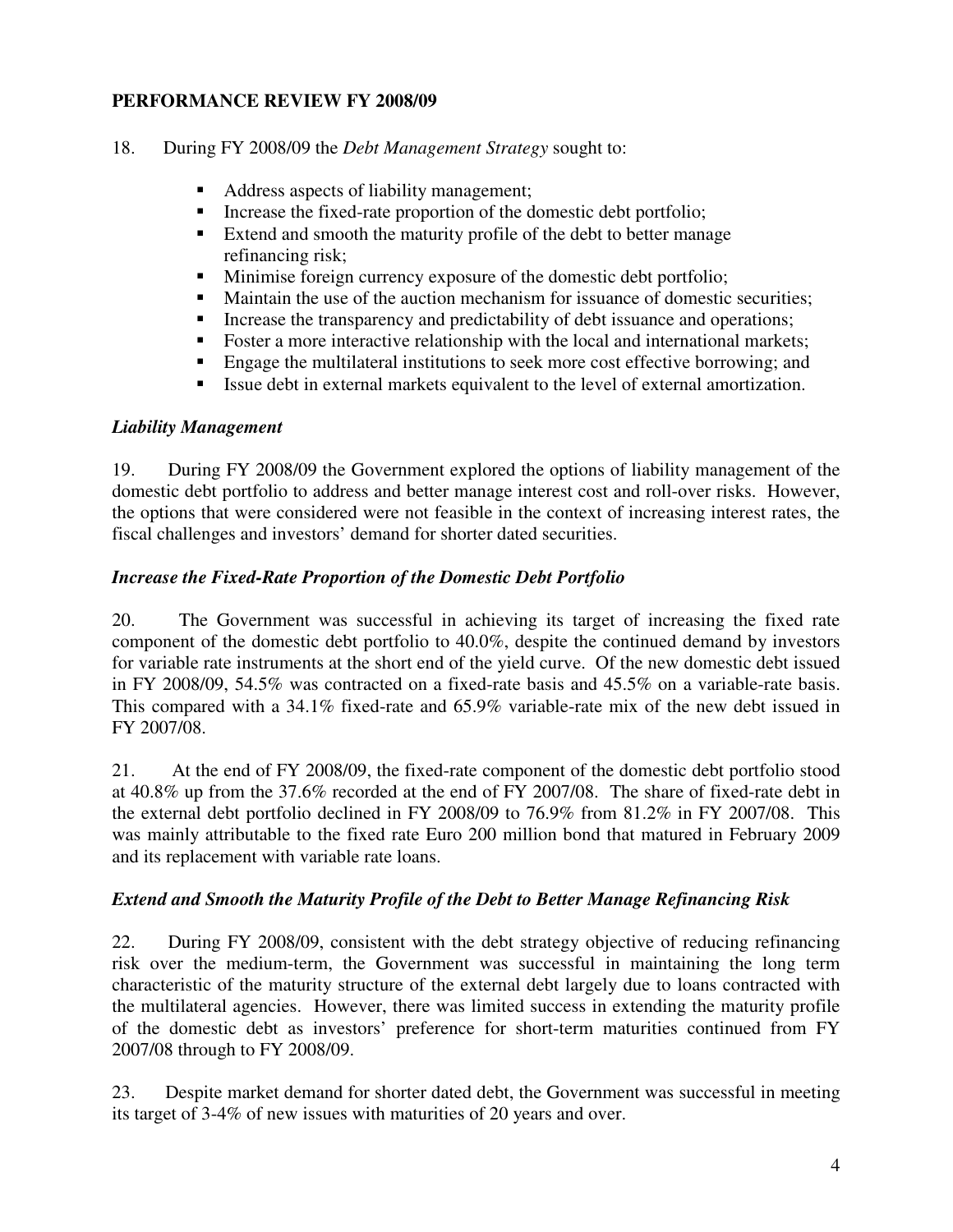24. New domestic debt issues with maturities between 5 and 10 years declined to 11.1%, from 28.6% in FY 2007/08. In addition, of total debt issued, 74.5% will mature within 5 years, compared with 63.4% in FY 2007/08 and 22.9% in FY 2006/07. Within this 5-year period, 70.0% will mature within 3 years.

25. Of the total domestic debt outstanding at the end of FY 2008/09, 14.5% had maturities of 10 years and over, a moderate shift from the 16.1% at the end of FY 2007/08 and 67.4% had maturities of up to 5 years, compared with 62.4% in FY 2007/08. Within the 1-5 year category, 18.6% is due to mature within a year, 38.6% in 1-3 years while 10.2 % will mature in 3-5 years.

# *Minimising Foreign Currency Exposure of the Domestic Debt Portfolio*

26. The Government was not successful in achieving the stated objective of reducing the foreign currency component of the domestic debt to below 10.0% as a result of:

- Adverse movements in the foreign currency rates vis-à-vis the J\$;
- Consolidation of loan financing made by PetroCaribe Development Fund to Central Government; and
- Un-programmed foreign currency financing in the domestic market to assist in the repayment of the Euro 200 million Bond that matured in February 2009.

27. At the end of FY 2008/09, the foreign currency component of the domestic debt had increased to 16.8% from 12.1% at the end of FY 2007/08 and 14.5% at the end of FY 2006/07. US\$-indexed bonds totaled \$29.7 billion (US\$335.9 million equivalent) or 4.6% of the domestic debt portfolio at the end of FY 2008/09, compared with \$17.8 billion (US\$249.4 million equivalent) or 3.2% at the end of FY 2007/08. The stock of US\$-denominated bonds stood at \$79.6 billion (US\$895.9 million) or 12.2% of the domestic debt portfolio at the end of FY 2008/09. This compared with \$49.9 billion (US\$701.9 million) or 8.9% of the domestic debt stock at the end of FY 2007/08.

### *Maintain the Use of the Auction System*

28. The Government continued to use the multiple price bid auction system on a monthly basis to re-price its benchmark 90-day and 180-day Treasury Bills. A total of twenty-five auctions with nominal value of \$10.2 billion were conducted over the 12-month period. This compared with a total of twenty-nine auctions (twenty five Treasury Bills and four fixed-rate securities) with nominal value of \$16.8 billion held during FY 2007/08.

### **Increase Transparency and Predictability**

29. During the year, the Government continued to publish comprehensive, timely and reliable information on the performance and management of the public debt, thereby ensuring greater predictability and accountability to the general public. The objective of maintaining

transparency in debt issuance was achieved by the provision of up-to-date information to the market through regular updates to the Ministry's web site and public offerings to the investing community.

30. Comprehensive domestic and external debt data were published on the Ministry of Finance and the Public Service's website (*www.mof.gov.jm/dmu*) on a monthly basis. During FY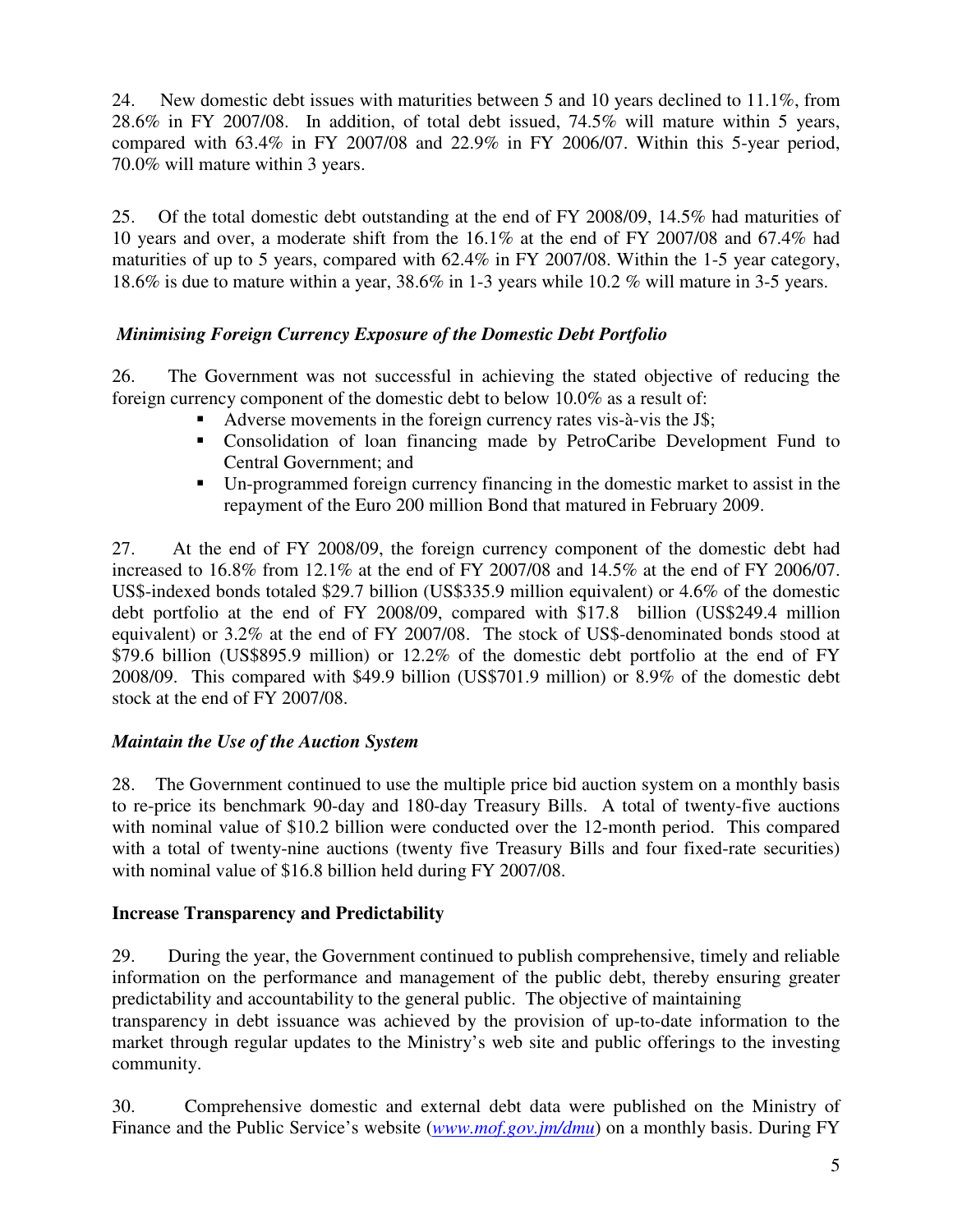2008/09, the Government published on a monthly basis, schedules of upcoming market issues and the results of the issues. Information on the debt strategy, operations and key debt data including stock of debt, currency, interest and creditor compositions, monthly interest rate schedules and relevant investor information were also made available on the Ministry's website.

### *Interactive Market Relationship*

31. During FY 2008/09, the Government continued its consultative approach with the markets. In May and August 2008, the Government hosted investor conference calls, with participation by international and local investors and other key market participants, to update them on the performance of the Jamaican economy and the medium-term outlook. The Government also conducted investor meetings in North America in the first quarter of the fiscal year. Formal consultations and discussions between the public and private sectors in the domestic market continued in an effort to explore options for reducing the debt and debt servicing costs.

### *Engage the Multilaterals*

32. During FY 2008/09 the Government continued discussions with the multilateral institutions and their affiliates which proved beneficial as more cost effective loans were secured. These loans satisfied the Government's external borrowing and debt service requirements. This contributed to maintaining Jamaica's impeccable record of debt servicing which reinforced investors' confidence in Jamaica's credit.

### *Institutional Strengthening Framework*

33. The Bank of Jamaica, as part of its mandate to reform the payments and securities settlement systems continued the process to implement the immobilisation of fixed-income securities. The User Acceptance Testing phases of the process were completed during the year. The major stakeholders have been engaged in training to use the Central Securities Depository.

34. The planned review of the supporting systems and infrastructure was completed during the year. However, the expected implementation of the Central Securities Depository was revised to allow for system familiarization and testing. The public education programme has been designed.

### *Legal and Regulatory Framework*

35. The annual update of the loan ceiling was completed during the review year. The Loan Act, which gives authority to the Government for the amount of loans to be raised, was amended to increase the ceiling.

36. Drafting instructions were given to the relevant authority for amendments to be made to the statutes to facilitate the immobilization and dematerialization of Government Securities and to streamline the public debt legislation.

### *Government Borrowing Requirements FY 2008/09*

37. The borrowing requirement for FY 2008/09 was projected at \$183.5 billion to achieve the targeted fiscal deficit. Gross new debt issued during the fiscal year (excluding debt assumed for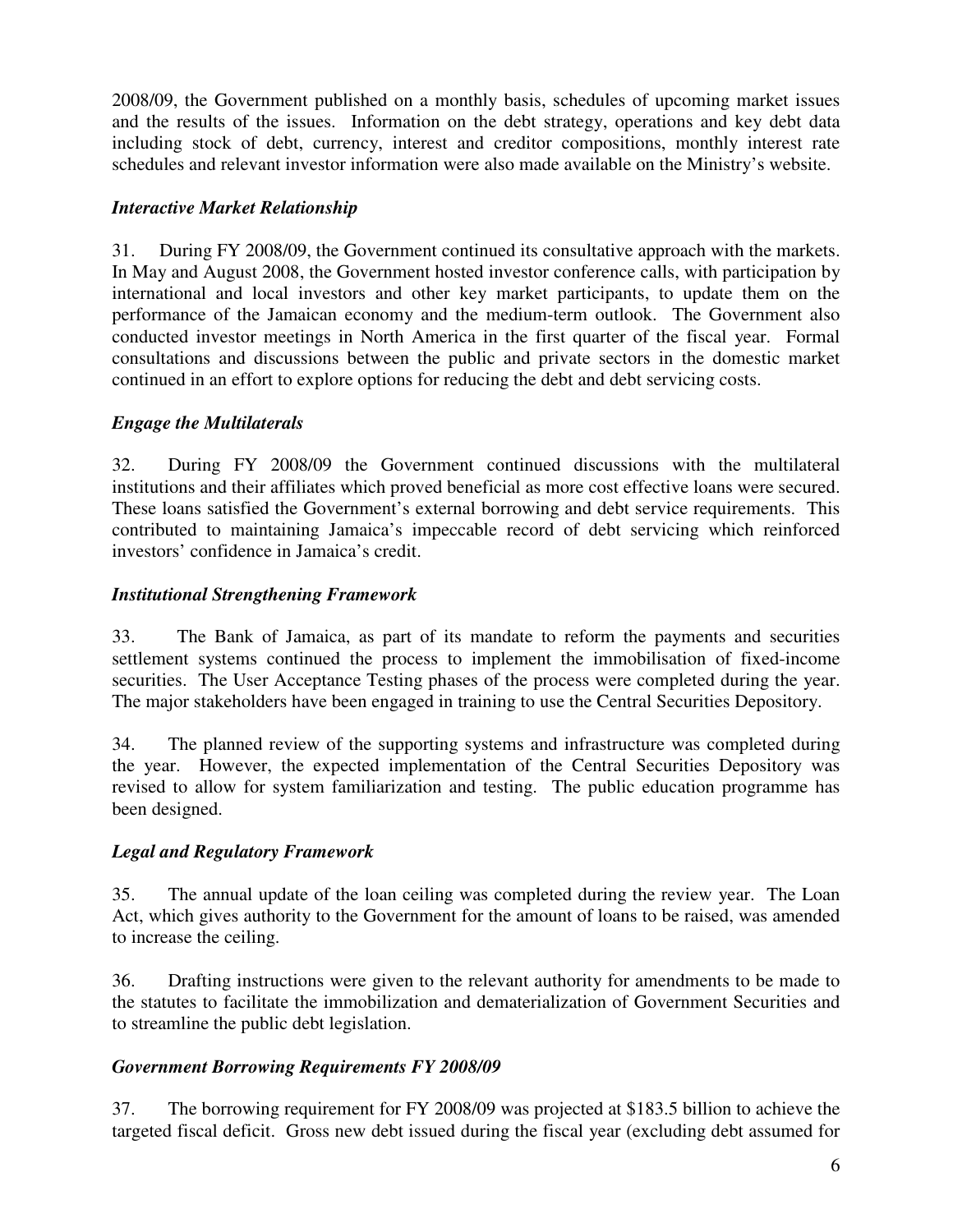non-budgetary purpose) was \$226.8 billion comprising \$156.5 billion from the domestic market and \$70.3 from the external market.

38. The Government issued additional debt in respect of liabilities of the Sugar Company of Jamaica and the consolidation of loan financing made by PetroCaribe Development Fund to Central Government.

39. Due to the instability in the global financial environment the targeted external financing from the International Capital Markets equivalent to the level of amortization was not realized as only 58.3% of the projected US\$600 million was raised. Disbursements on project related loans totaled US\$187.9 million compared with the programmed US\$125 million.

### **DEBT STRATEGY FY 2009/10**

40. The objective of the Debt Management Strategy will continue to be:

### *"To raise adequate levels of financing on behalf of the Government of Jamaica at minimum costs, to develop and implement strategies to ensure the long-term sustainability of the public debt while maintaining risk at an acceptable level".*

41. Debt management in FY 2009/10 will continue to focus on the strategic objective of the medium-term *Debt Management Strategy* of containment of the Government's exposure to risk within acceptable levels.

42. The *Debt Management Strategy* will:

- Seek to aggressively reduce the interest rate impact on the debt portfolio;
- Address aspects of realignment of the portfolio;
- Maintain the fixed-rate proportion of the domestic debt portfolio;
- Extend and smooth the maturity profile of the debt;
- Minimise foreign currency exposure of the domestic debt portfolio;
- Increase the use of the bid auction mechanism for issuance of domestic securities;
- Increase the transparency and predictability of debt issuance and operations;
- Re-engage the bilateral creditors and continue to engage the multilateral institutions;
- Maintain the level of new issuance of external debt equivalent to the level of external amortization; and
- **Implement the dematerialization of securities.**

### *Seek to Aggressively Reduce Interest Rate Impact*

43. The Government will engage stakeholders in the domestic market to ensure that interest costs are minimized. This will be done through constant and regular consultations with the market. The issuance terms of securities will be reviewed to better align risk-return relationships.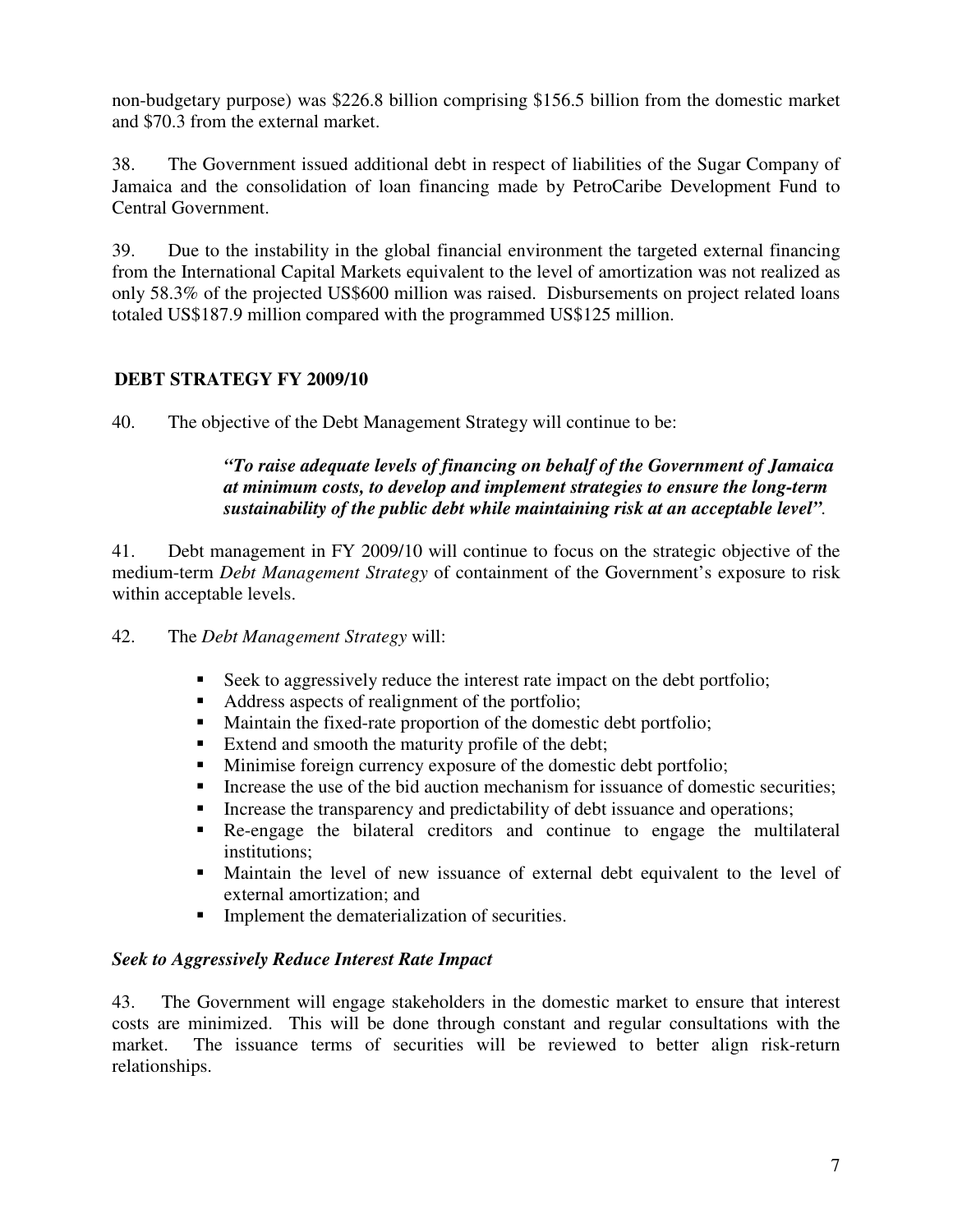### *Realignment of the portfolio*

44. Market conditions permitting, the Strategy will seek to reduce the interest cost of the debt portfolio by either, or a combination of:

- i. replacing short-term debt with long-term maturities;
- ii. prepayment of high-cost debt; and
- iii. replacing high-interest-rate debt with lower-interest-rate debt.

### *Maintain the Fixed Rate Proportion of the Domestic Debt Portfolio*

45. The Strategy will seek to maintain the fixed rate portion of the domestic debt to at least 40.0% taking advantage of any favourable interest rate environment that may obtain. This will protect the portfolio from interest rate volatility and increase the predictability of debt service costs.

### *Extend and Smooth the Maturity Profile of the Debt to Better Manage Refinancing Risk*

46. The Strategy in FY 2009/10, market conditions permitting, will continue to offer government securities with maturities of 10 years and over. The Government will seek to issue at least 40.0% of its debt with maturities in excess of five years and maintain the proportion of 3- 4% with maturities of twenty years and over in the domestic market. This will facilitate the development of the long end of the yield curve with the objective of reducing refinancing risk over the medium-term. The issuance of these securities will also provide investment solutions to investors who require long-term instruments to support their asset /liability needs.

### *Minimise Foreign Currency Exposure of the Domestic Debt Portfolio*

47. The proportion of foreign currency component of the stock of domestic debt will be reduced from 16.8% to 12.0% in line with international benchmark, market conditions permitting. The aim is to minimize costs and risks.

### *Increase the Use of the Auction System*

48. The bid auction mechanism will be utilized to promote competitiveness through the bidding process for efficient market determined pricing. Auctions of fixed rate instruments will be conducted at a minimum of once per quarter with issues across different maturities. With the implementation of the Central Securities Depository existing issues will be reopened to build liquid benchmark instruments.

### *Maintain Transparency and Predictability of Debt Issuance and Operations*

49. Transparency and predictability have played and will continue to play a key role in guiding the issuance strategy. The approach to risk, relative costs, market conditions and opportunities, the size of maturing securities and the maturity profile of the existing stock of debt will determine funding sources and instrument types. These are all consistent with efforts to maintain a prudent debt structure.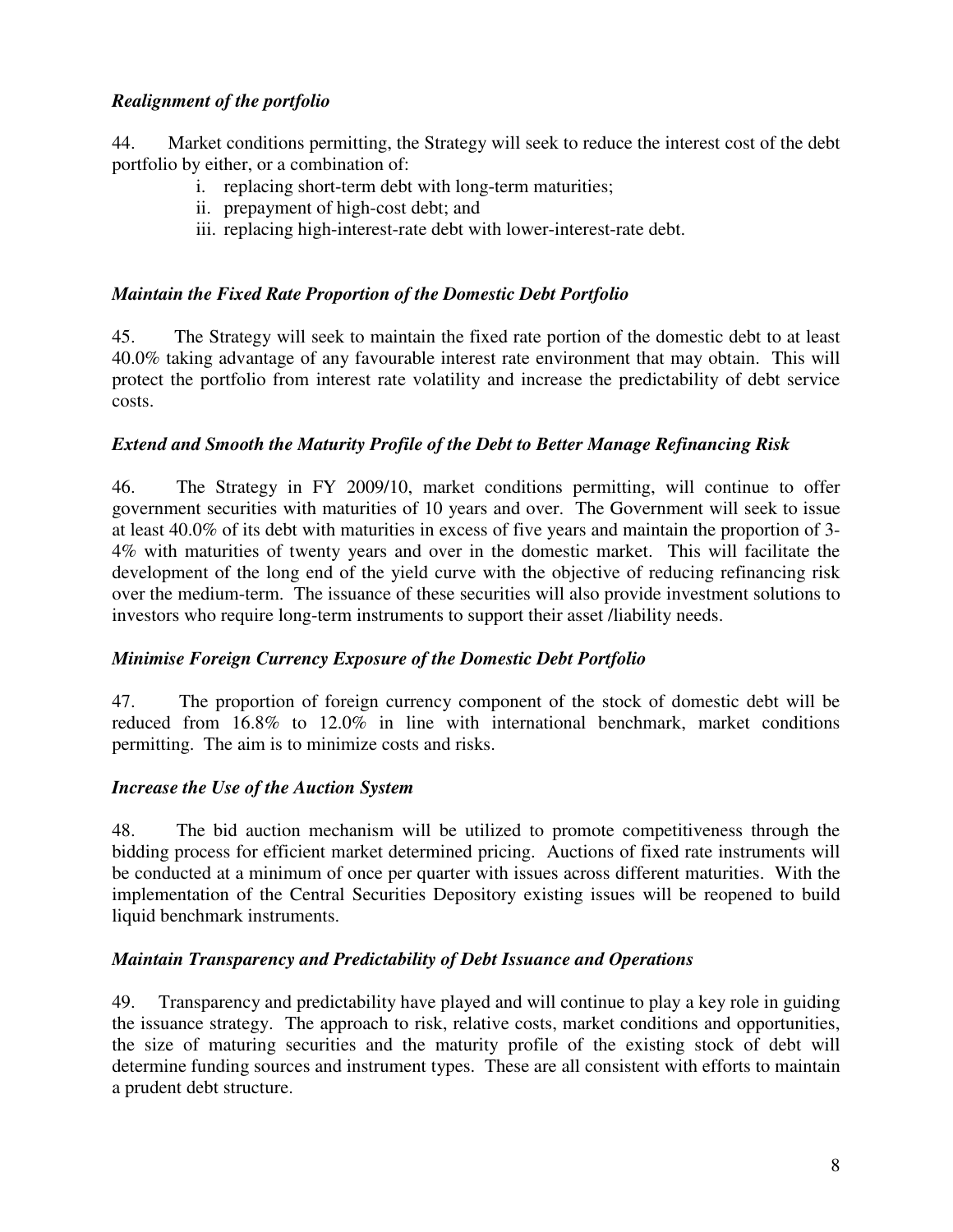50. Securities will be offered in the domestic market on a monthly and pre-announced basis. While the Government remains committed to the use of market mechanisms for the issuance of securities, it will be flexible in terms of the options used to meet the budgetary requirements and debt management objectives.

51. Transparency in the Government's debt operations and borrowing programme will continue and be facilitated through:

- Monthly publications of comprehensive external and domestic debt data;
- Advance notices of upcoming debt issues;
- **Monthly offerings of securities through a competitive process;**
- Annual schedule of Treasury Bill Tenders;
- Monthly schedules of market issues by the end of the preceding month;
- Dissemination of the terms and conditions of instruments to the market at least three business days prior to the subscription days;
- Publication of the results of market issues will be done within three business days after the close of subscription; and
- Quarterly reports on debt related developments by the end of the month following the quarter.

52. These, along with the *Debt Management Strategy* and relevant investor information, will continue to be made available in the print media and electronically on the Ministry's website (www.mof.gov.jm/dmu).

### *Re-engage the Bilateral Creditors and Engage Multilateral Institutions*

53. The Government will continue discussions with the multilateral institutions and their affiliates to secure longer tenure and more cost effective financing for infrastructural developments and budgetary requirements. The Government will also re-engage its bilateral creditors through the deepening of relationships to secure concessionary external financing.

# *Market Interaction*

54. The Strategy will include the hosting of quarterly investors' conference calls with the domestic and international capital markets. Where necessary, investor presentations and road shows in North America and Europe will be conducted. This approach will provide information on, and foster greater awareness and transparency of, debt operations and debt management objectives.

### *Implementation of the Central Securities Depository*

55. The Government in partnership with the Bank of Jamaica will continue to facilitate the development of a modern and efficient domestic capital market by the establishment of a Central Securities Depository. This will facilitate the issuance of new securities in dematerialised form only, commencing within the first quarter of the fiscal year. Dematerialization is the issuance and recording of securities in electronic format. Immobilization of all Government Securities, which is the recording and custody of beneficial ownership in paperless format, will commence on a phased basis during the year. This will facilitate speedy settlement and trading of securities and result in cost savings and risk mitigation for the Government and other stakeholders.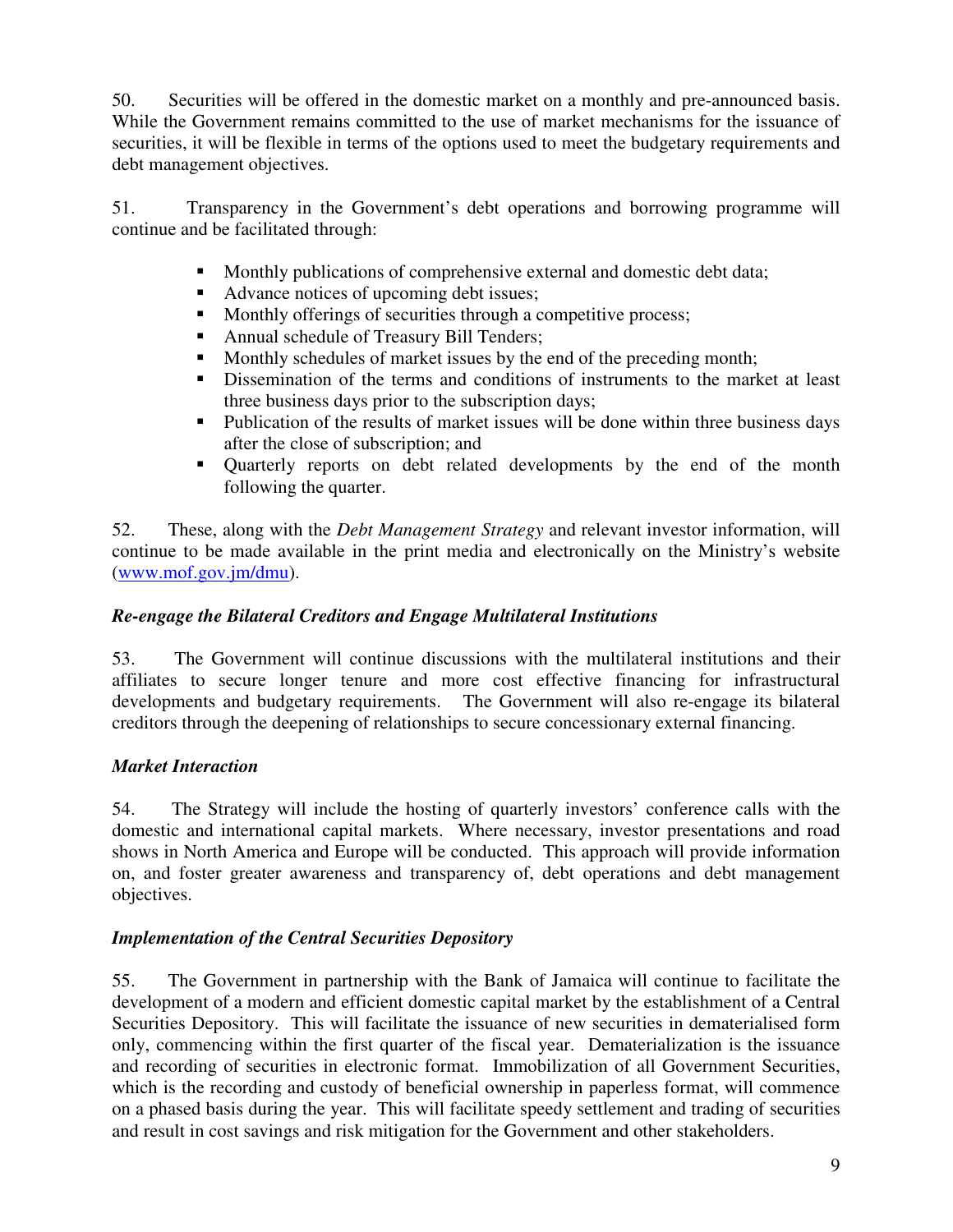56. A series of public education programmes on the immobilisation of securities will be conducted to inform the investing public. The Central Securities Depository will allow for the further development of the domestic capital market by increasing efficiency and reducing risks. It will also provide real time information on secondary market activities while facilitating speed in trading and settlement of securities on a secure platform.

### *Update the Legal and Regulatory Framework*

57. Amendments to the relevant statutes and regulations governing loan raising activities will be finalized to facilitate the immobilisation and dematerialisation of Government securities. The Government will make preparations for the enactment of new legislation governing public debt management.

### *Institutional Strengthening*

58. Emphasis will be placed on enhancing the Government's debt management capacity. Debt management operations will be conducted on a functional basis, incorporating the Front, Middle and Back Office Model consistent with international best practice in debt management.

### **GOVERNMENT BORROWING REQUIREMENTS FY 2009/10**

59. Gross issuance in FY 2009/10 is programmed to be \$215.7 billion, comprising \$29.4 billion for external and \$186.3 billion for domestic. In keeping with the Strategy the Government will seek to access externally an amount equivalent to the level of amortisation of the external debt. The remainder of the required financing will be raised in the domestic market.

> Audley Shaw, M.P. Minister of Finance and the Public Service April 23, 2009